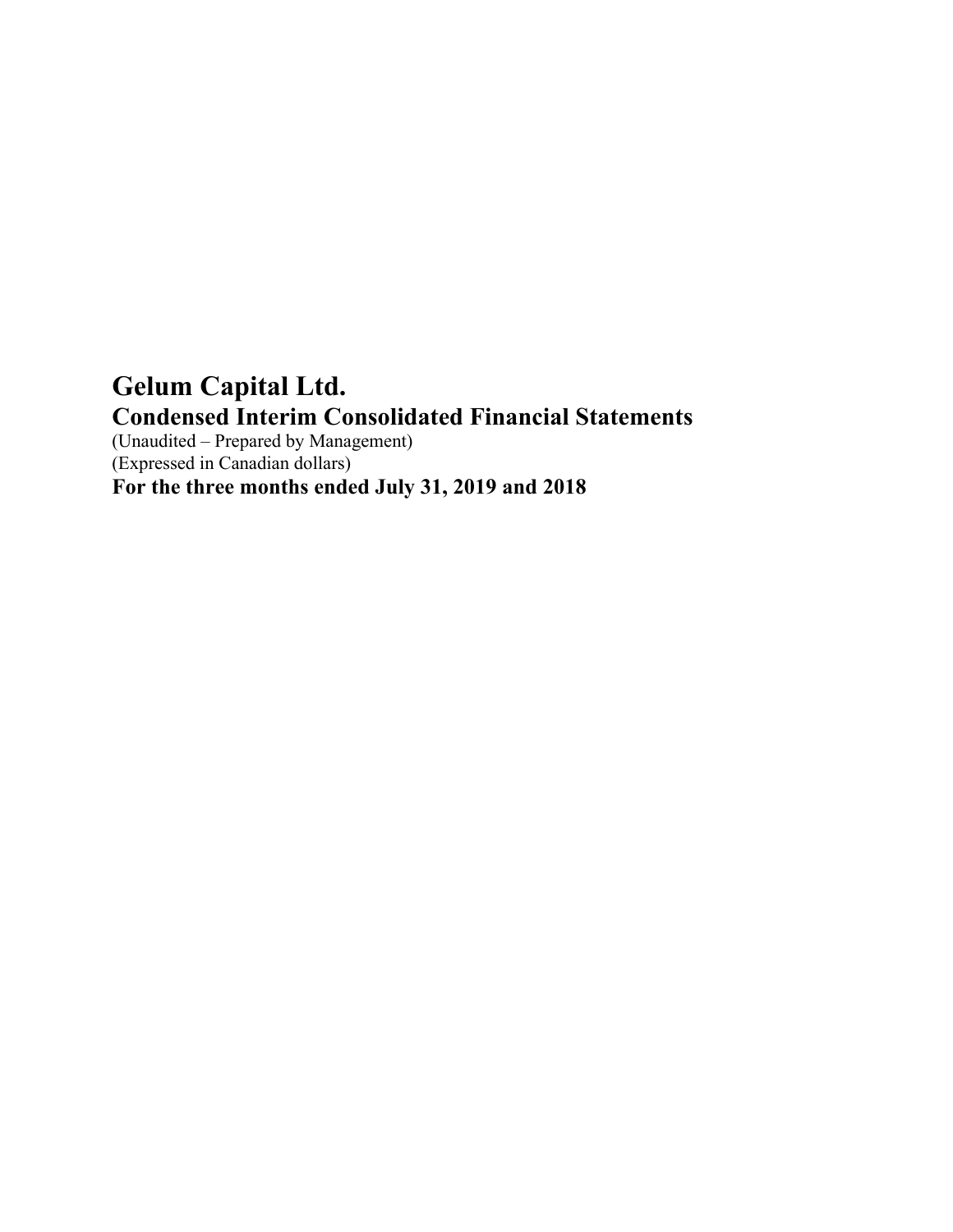# **NOTICE OF NO AUDITOR REVIEW**

# **UNAUDITED CONDENSED INTERIM CONSOLIDATED FINANCIAL STATEMENTS**

# NOTICE OF NO AUDITOR REVIEW OF CONDENSED INTERIM CONSOLIDATED FINANCIAL STATEMENTS

Under National Instrument 51-102, Part 4, subsection 4.3(3)(a), if an auditor has not performed a review of the condensed interim consolidated financial statements, they must be accompanied by a notice indicating that the condensed interim consolidated financial statements have not been reviewed by an auditor.

The accompanying unaudited condensed interim consolidated financial statements of Gelum Capital Ltd. (the "Company") have been prepared by and are the responsibility of the Company's management. The unaudited condensed interim consolidated financial statements are prepared in accordance with International Financial Reporting Standards and reflect management's best estimates and judgment based on information currently available.

The Company's independent auditor has not performed a review of these condensed interim consolidated financial statements in accordance with standards established by the Chartered Professional Accountants of Canada for a review of condensed interim consolidated financial statements by an entity's auditor.

September 27, 2019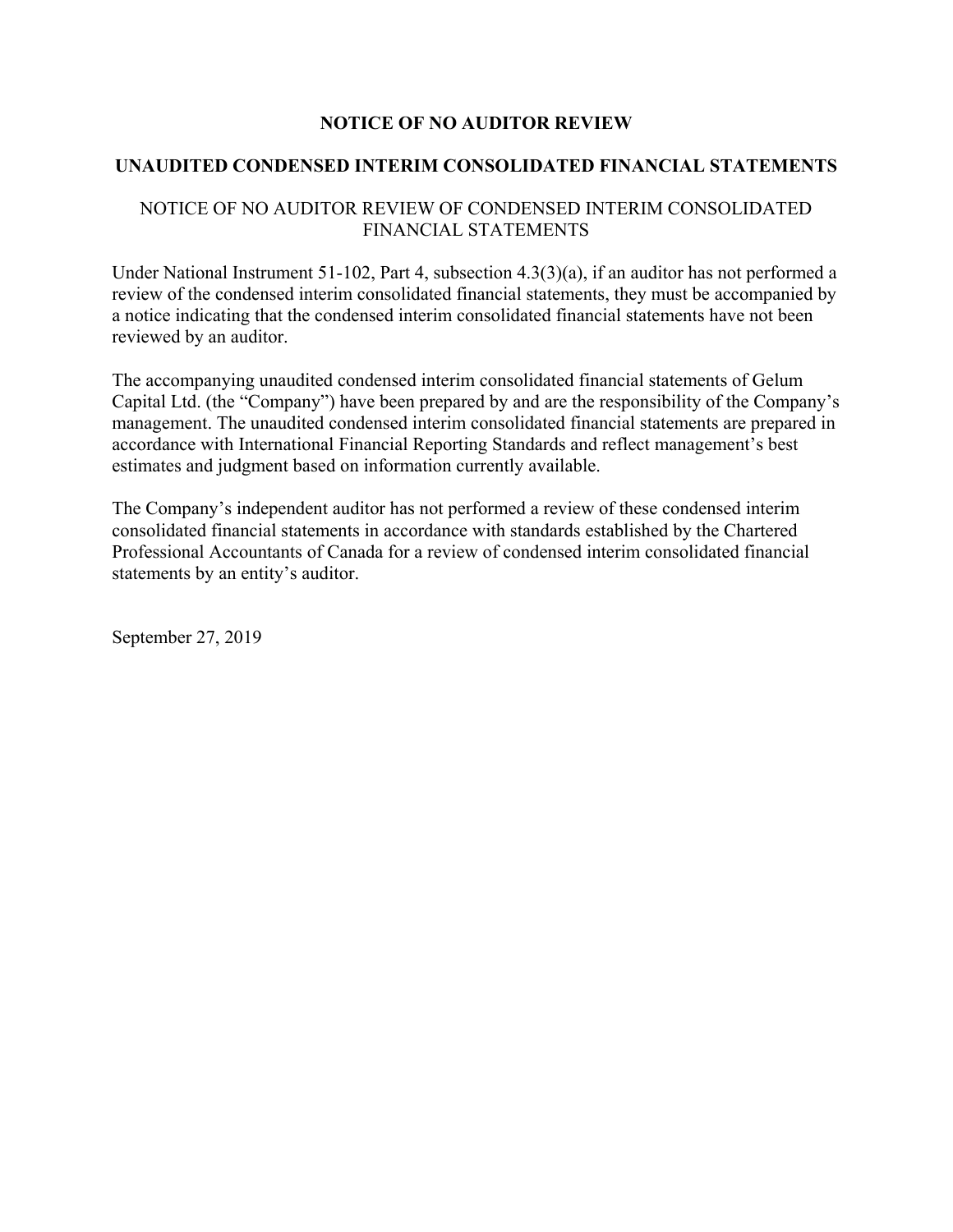# **Gelum Capital Ltd. Condensed Interim Consolidated Statements of Financial Position**

(Expressed in Canadian dollars)

(Unaudited)

|                                      | <b>Notes</b> | As at<br>31 July<br>2019 | As at<br>30 April<br>2019 |
|--------------------------------------|--------------|--------------------------|---------------------------|
|                                      |              | $\mathbf S$              | $\mathbf S$               |
| <b>ASSETS</b>                        |              |                          |                           |
| <b>Current assets</b>                |              |                          |                           |
| Cash and cash equivalents            | 5            | 59,474                   | 84,174                    |
| Amounts receivable                   | 6            | 4,159                    | 3,307                     |
| <b>Total assets</b>                  |              | 63,633                   | 87,481                    |
| <b>EQUITY AND LIABILITIES</b>        |              |                          |                           |
| <b>Current liabilities</b>           |              |                          |                           |
| Trade and other payables             |              | 55,490                   | 44,611                    |
| Due to Related Parties               | 12           | 422,299                  | 436,657                   |
| <b>Total current liabilities</b>     |              | 477,789                  | 481,268                   |
| <b>Non-Current liabilities</b>       |              |                          |                           |
| Convertible Note                     | 7, 12        | 184,251                  | 173,962                   |
| <b>Total non-current liabilities</b> |              | 184,251                  | 173,962                   |
| <b>Total liabilities</b>             |              | 662,040                  | 655,230                   |
| <b>Equity</b>                        |              |                          |                           |
| Common shares                        | 8            | 7,245,232                | 7,245,232                 |
| Shares to be issued                  | 12           | 29,200                   | 29,200                    |
| Reserves                             | 8            | 5,588,580                | 5,588,580                 |
| Equity portion of convertible note   |              | 75,459                   | 75,459                    |
| Deficit                              |              | (13, 536, 878)           | (13,506,220)              |
| <b>Total equity</b>                  |              | (598, 407)               | (567,749)                 |
| <b>Total equity and liabilities</b>  |              | 63,633                   | 87,481                    |

**Corporate Information and Going Concern** (Note 1) **Subsequent event** (Note 13)

| <b>APPROVED BY THE BOARD:</b>           |          |  |  |  |
|-----------------------------------------|----------|--|--|--|
| "Hendrik Van Alphen"<br>"Robert Kopple" |          |  |  |  |
| Director                                | Director |  |  |  |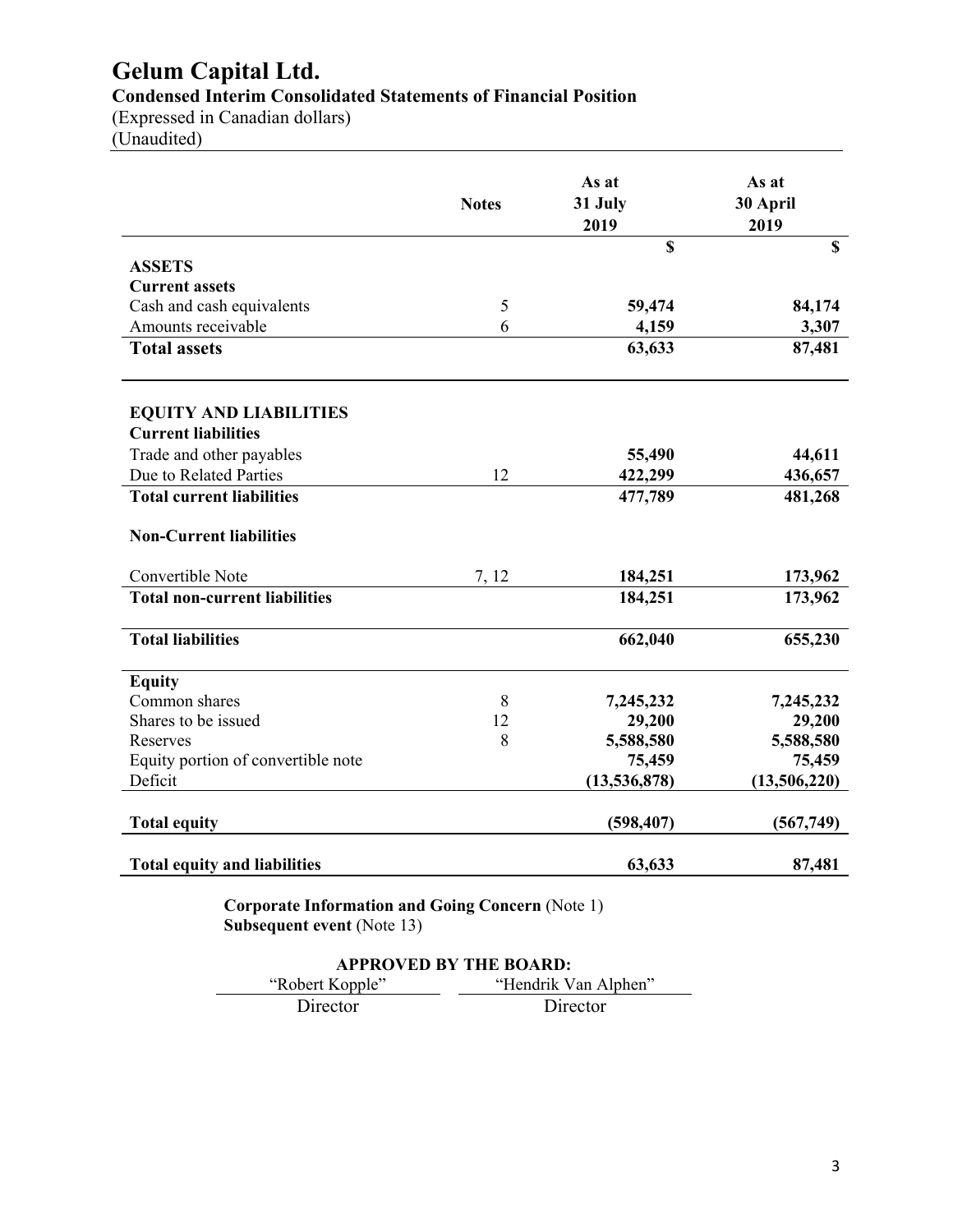# **Gelum Capital Ltd.**

**Condensed Interim Consolidated Statements of Net and Comprehensive Income (Loss)** 

(Expressed in Canadian dollars) (Unaudited)

|                                                                     |              | Three months ended 31 July |          |
|---------------------------------------------------------------------|--------------|----------------------------|----------|
|                                                                     | <b>Notes</b> | 2019                       | 2018     |
| <b>Operating Expenses</b>                                           |              |                            |          |
| General & administrative                                            |              | (18, 715)                  | (9,529)  |
| Business development                                                |              | (185)                      | (2,069)  |
| <b>Total operating expenses</b>                                     |              | (18,900)                   | (11,598) |
| Loss on foreign exchange                                            |              | (1,469)                    | (1,369)  |
| Interest (expense) income                                           |              | (5,041)                    |          |
| Accretion expense                                                   |              | (5,248)                    | (3,960)  |
| Recovery of loan receivable                                         |              |                            | 126,004  |
| Net income (loss) and comprehensive<br>income (loss) for the period |              | (30, 658)                  | 109,077  |
| Income (loss) per share – basic and<br>diluted                      | 9            | (0.01)                     | 0.02     |

The accompanying notes are an integral part of these condensed interim consolidated financial statements.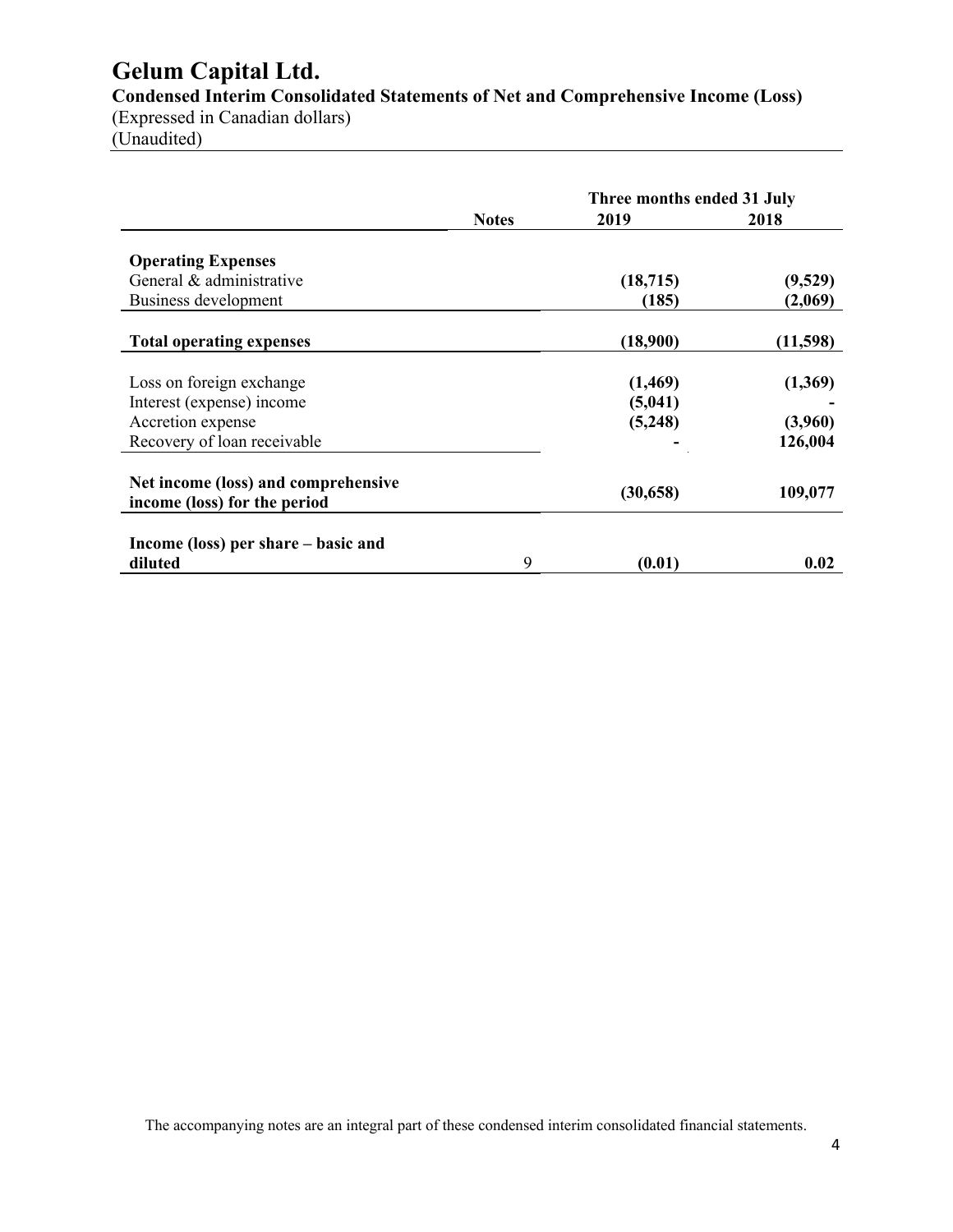# **Gelum Capital Ltd.**

**Condensed Interim Consolidated Statements of Cash Flows** 

(Expressed in Canadian dollars) (Unaudited)

|                                                  | Three months ended 31 July<br>2019 | 2018      |
|--------------------------------------------------|------------------------------------|-----------|
|                                                  | \$                                 | \$        |
| <b>OPERATING ACTIVITIES</b>                      |                                    |           |
| Net income (loss) for the year                   | (30, 658)                          | 109,077   |
| Adjustments for:                                 |                                    |           |
| Accretion expense                                | 5,248                              | 3,960     |
| Accrued interest on convertible loan             | 5,041                              |           |
| Recovery of loan receivable                      |                                    | (126,004) |
| Changes in non-cash working capital:             |                                    |           |
| Due to related parties                           | (14, 358)                          | 16,225    |
| Amounts receivable                               | (852)                              | (268)     |
| Prepaid expenses                                 |                                    | (1,000)   |
| Trade and other payables                         | 10,879                             | (4,108)   |
| Cash used in operating activities                | (24,700)                           | (2,118)   |
| <b>FINANCING ACTIVITIES</b>                      |                                    |           |
| Recovery of loan to subsidiary                   |                                    | 151,004   |
| Cash provided by financing activities            |                                    | 151,004   |
| (Decrease) increase in cash and cash equivalents | (24,700)                           | 148,886   |
| Cash and cash equivalents, beginning of period   | 84,174                             | 1,438     |
| Cash and cash equivalents, end of period         | 59,474                             | 150,324   |

The accompanying notes are an integral part of these condensed interim consolidated financial statements.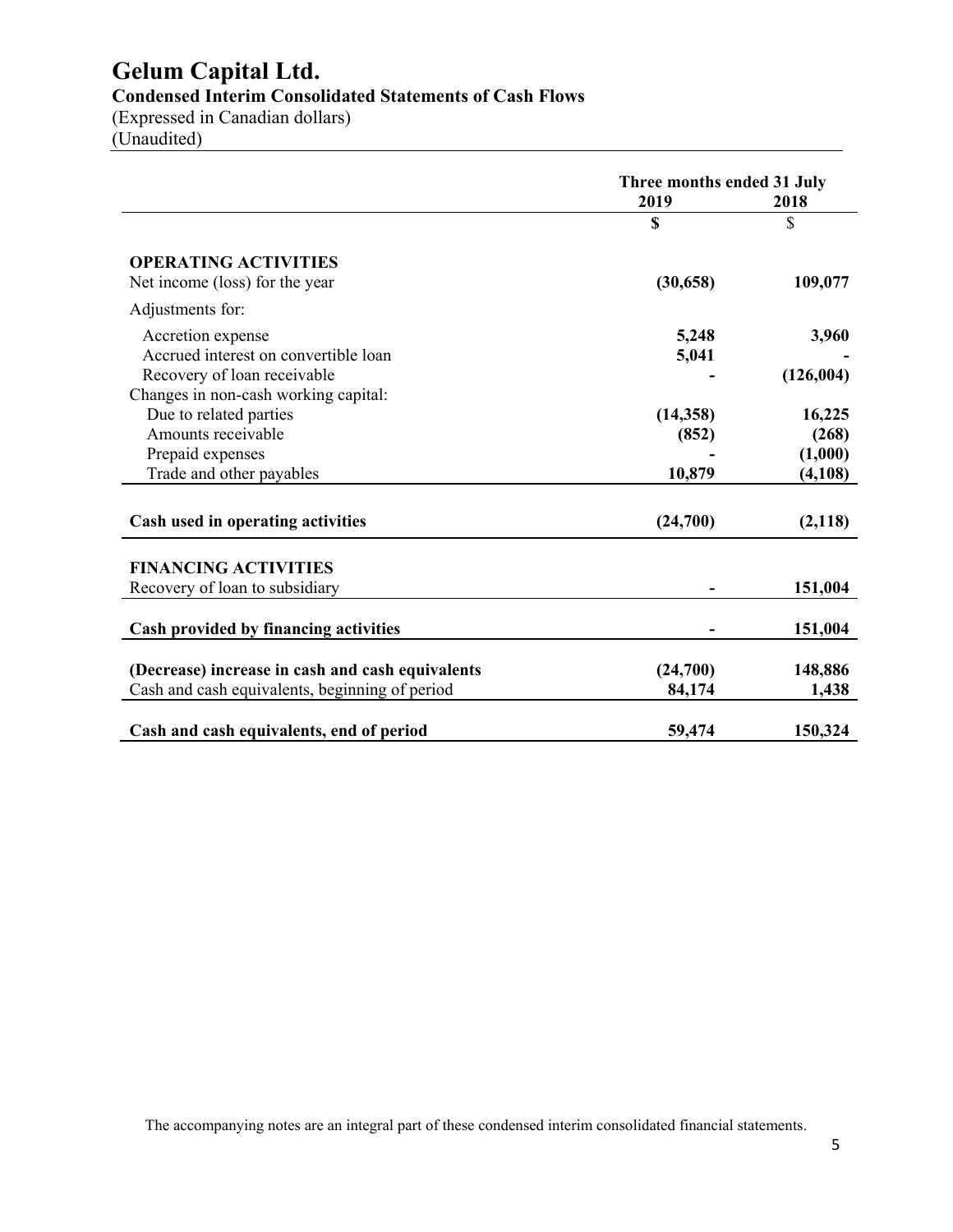# **Gelum Capital Ltd. Condensed Interim Consolidated Statements of Changes in Equity**

(Expressed in Canadian dollars)

|                                                      |                     |                  | <b>Share</b>           |                  | <b>Reserves</b>   |                    | <b>Equity</b>                     | Deficit                   |                       |
|------------------------------------------------------|---------------------|------------------|------------------------|------------------|-------------------|--------------------|-----------------------------------|---------------------------|-----------------------|
|                                                      | Number of<br>shares | Common<br>shares | Shares to be<br>issued | issuance<br>cost | Option<br>reserve | Warrant<br>reserve | portion of<br>convertible<br>note | attributable<br>to parent | <b>Total</b>          |
|                                                      |                     | \$               | \$                     | S                | S                 | S                  | S                                 | \$                        | S                     |
| Balances, 30 April 2018<br>Net income for the period | 4,727,433           | 7,602,883        | 29,200                 | (357,651)        | 3,813,753         | 1,774,827          | 75,459<br>-                       | (13,504,727)<br>109,077   | (566, 256)<br>109,077 |
| Balances, 31 July 2018                               | 4,727,433           | 7,602,883        | 29,200                 | (357,651)        | 3,813,753         | 1,774,827          | 75,459                            | (13,395,650)              | (457, 179)            |
| Net loss for the period                              |                     |                  |                        |                  |                   |                    | ۰                                 | (110,570)                 | (110,570)             |
| Balances, 30 April 2019                              | 4,727,433           | 7,602,883        | 29,200                 | (357, 651)       | 3,813,753         | 1,774,827          | 75,459                            | (13,506,220)              | (567,749)             |
| Net loss for the period                              |                     |                  |                        |                  |                   |                    | -                                 | (30,658)                  | (30,658)              |
| Balances, 31 July 2019                               | 4,727,433           | 7,602,883        | 29,200                 | (357,651)        | 3,813,753         | 1,774,827          | 75,459                            | (13,536,878)              | (598, 407)            |

The accompanying notes are an integral part of these condensed interim consolidated financial statements.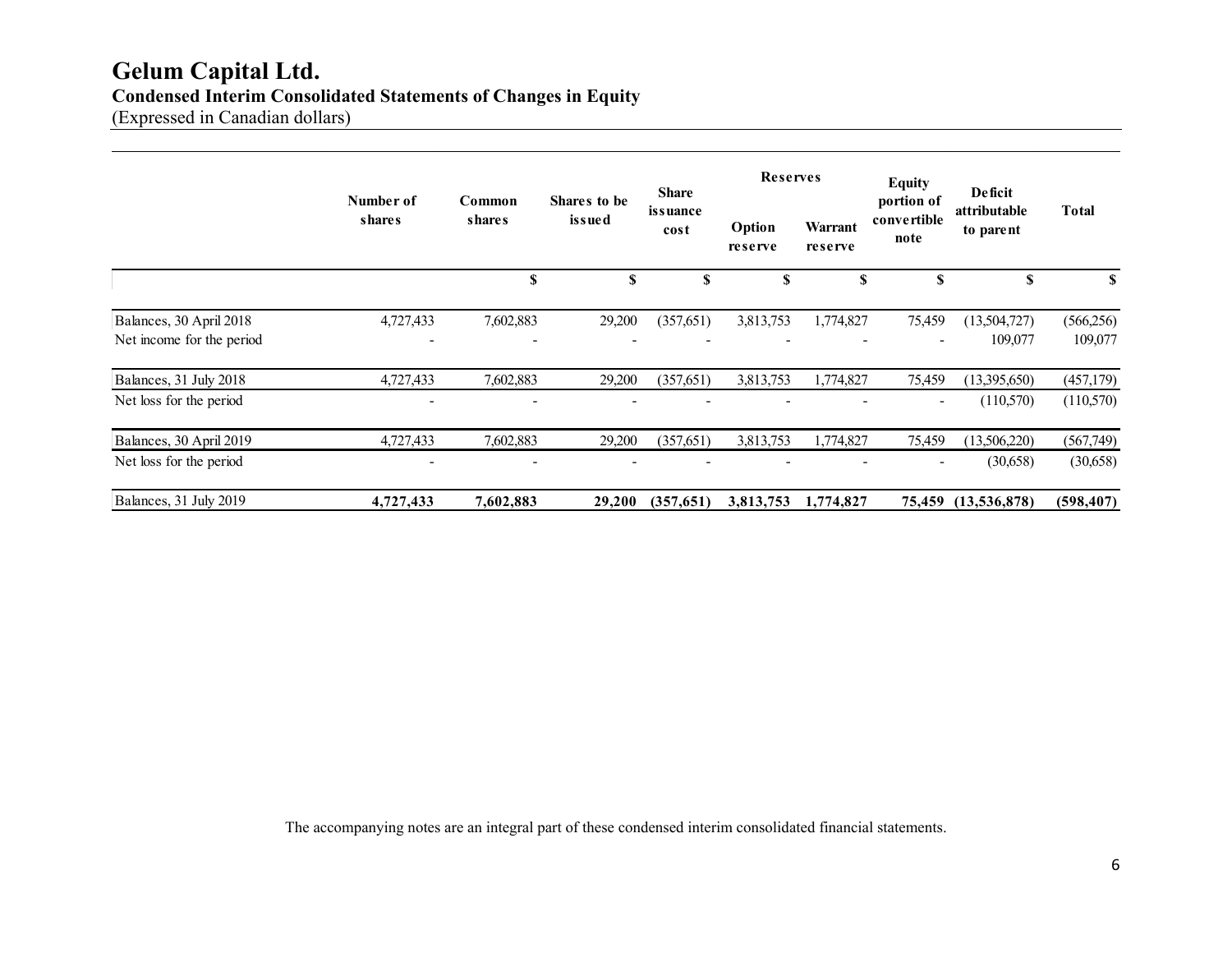# **1. CORPORATE INFORMATION AND GOING CONCERN**

Gelum Capital Ltd. (the "Company") was incorporated under the laws of the province of British Columbia on 8 June 1987. The principal address and registered and records office is located at Suite, 400 – 725 Granville Street, Vancouver, BC, V7Y 1G5. The Company trades under the symbol "JEM" on the Canadian Securities Exchange ("CSE")

The Company's principal business is the identification and evaluation of assets, or a business, and once identified or evaluated, to negotiate the acquisition or participation in the business.

Effective 30 July 2018, the Company's name was changed from Jagercor Energy Corp. to Gelum Capital Ltd. and the Company consolidated its common shares on a 20:1 basis. All references to the number of common shares and per share amounts have been retroactively restated to reflect this common share consolidation.

On 22 August 2017, the Company initiated the process of the acquisition of Energia Compañía Petrolera Sociedad Anónima ('ECP'), an upstream oil and gas Argentinean Operator in Neuquén Basin; through its subsidiary in Argentina, Jager Energia Argentina SA and acquired a 95% interest in ECP. On April 27, 2018, the Company divested its shares of Jager Energia Argentina SA and terminated the acquisition transaction of ECP.

These financial statements present the consolidated operations of the Company and its former Argentinean controlled subsidiary. These consolidated financial statements have been prepared with the assumption that the Company will be able to realize its assets and discharge its liabilities in the normal course of business rather than through a process of forced liquidation.

The Company's condensed interim consolidated financial statements ("financial statements") for the three month period ended July 31, 2019 have been prepared on a going concern basis, which contemplates the realization of assets and the settlement of liabilities in the normal course of business. The Company has a comprehensive loss of \$30,658 for the three month period ended July 31, 2019 and has a working capital deficiency of \$414,156 at July 31, 2019.

The Company had cash and cash equivalents of \$59,474 as at July 31, 2019. Management cannot provide assurance that the Company will ultimately achieve profitable operations or become cash flow positive or raise additional debt and/or equity capital. If the Company is unable to raise additional capital in the immediate future, management expects that the Company will need to curtail operations, liquidate assets, seek additional capital on less favorable terms and/or pursue other remedial measures or cease operations. Management is aware, in making its assessment, of material uncertainties related to events or conditions that may cast significant doubt upon the Company's ability to continue as a going concern. These financial statements do not include any adjustments related to the recoverability and classification of assets or the amounts and classification of liabilities that might be necessary should the Company be unable to continue as a going concern.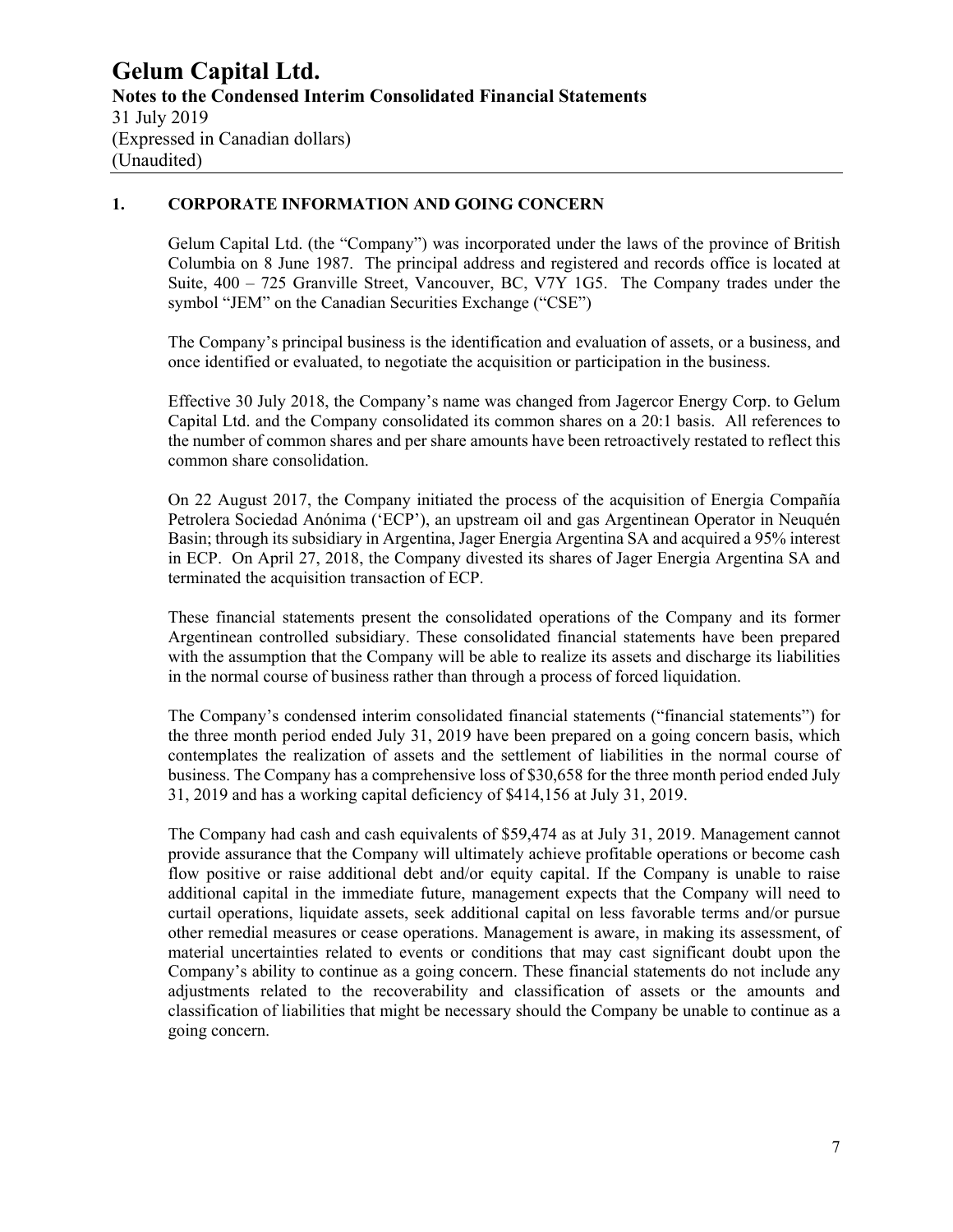#### **2. BASIS OF PREPARATION**

#### **2.1 Non-controlling interest**

Non-controlling interest in the Company's less than wholly owned subsidiary is classified as a separate component of equity. On initial recognition, non-controlling interest is measured at the fair value of the non-controlling entity's contribution into the related subsidiary. Subsequent to the original transaction date, adjustments are made to the carrying amount of non-controlling interest for the non-controlling interest's share of changes to the subsidiary's equity.

Changes in the Company's ownership interest in a subsidiary that do not result in a loss of control are recorded as equity transactions. The carrying amount of non-controlling interest is adjusted to reflect the change in the non-controlling interest's relative interest in the subsidiary, and the difference between the adjustment to the carrying amount of non-controlling interests and the Company's share of proceeds received and/or consideration paid is recognized directly in equity and attributed to owners of the Company.

# **2.2 Basis of presentation**

The Company's financial statements have been prepared on the historical cost basis and are presented in Canadian dollars except where otherwise indicated.

#### **2.3 Statement of compliance**

These financial statements have been prepared in conformity with International Accounting Standard ("IAS") 34, Interim Financial Reporting, using the same accounting policies as detailed in the Company's annual audited financial statements for the year ended April 30, 2019, and do not include all the information required for full annual financial statements in accordance with International Financial Reporting Standards ("IFRS"), as issued by the International Accounting Standards Board ("IASB") and interpretations of the International Financial Reporting Interpretations Committee ("IFRIC"). It is suggested that these financial statements be read in conjunction with the annual audited financial statements.

The Board of Directors approved these consolidated financial statements on September 27, 2019.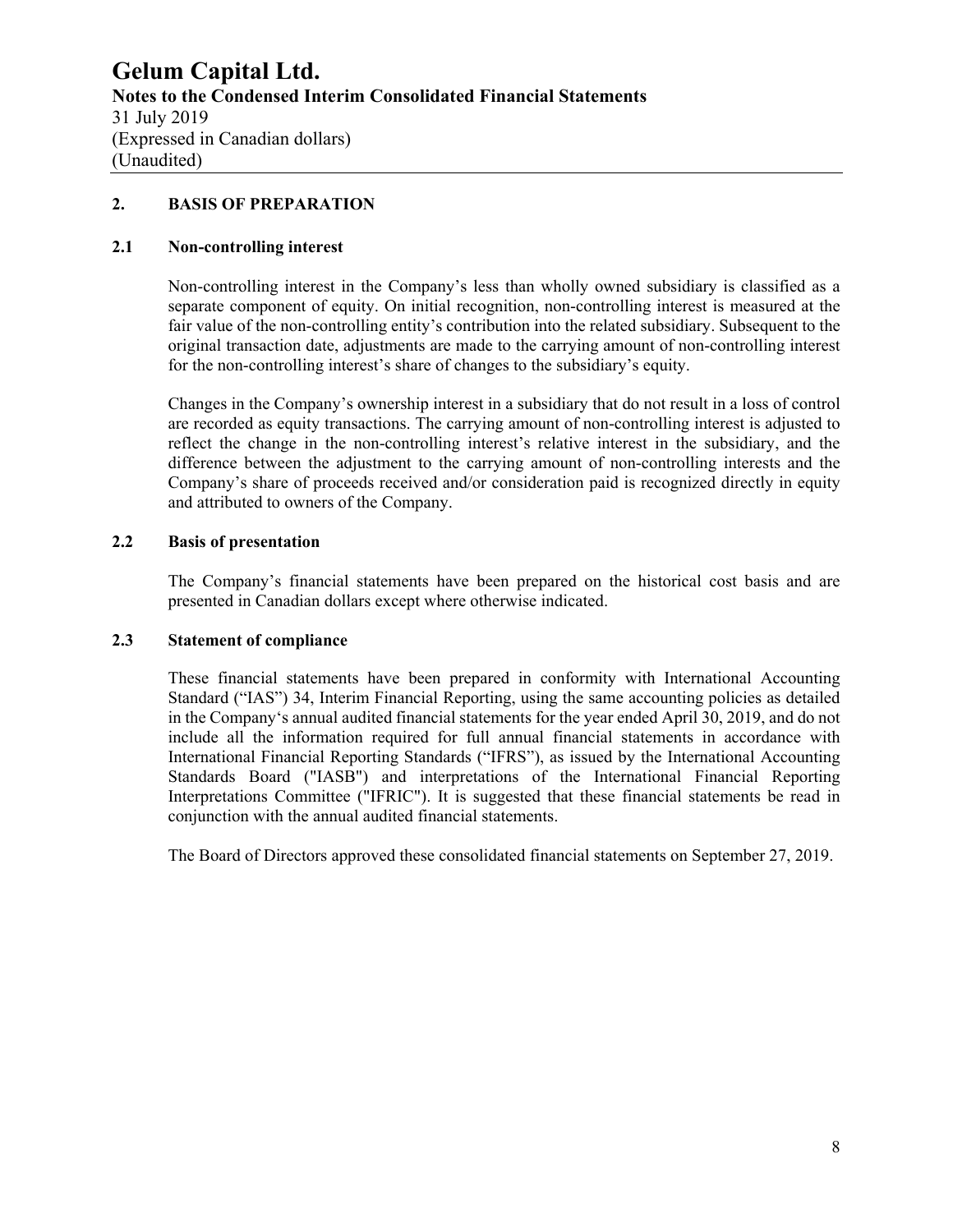#### **2. BASIS OF PREPARATION (continued)**

#### **2.4 New accounting standards**

The Company adopted the following accounting standards that are effective for accounting periods beginning on or after January 1, 2019:

• New standard IFRS 16 - Leases

IFRS 16, Leases ("IFRS 16") was issued by the IASB on January 13, 2016, and replaced IAS 17, Leases. IFRS 16 eliminates the current dual accounting model for lessees, which distinguishes between on-balance sheet finance leases and off-balance sheet operating leases. Instead, IFRS 16 requires a single, on-balance sheet accounting model that is similar to current finance lease accounting. Leases become an on-balance sheet liability that attract interest, together with a new asset.

The Company does not have any leases and accordingly, there was no impact to the Company's financial statements as a result of adopting this new standard.

• New Interpretation IFRIC 23 - Uncertainty over Income Tax Treatments

On June 7, 2017, the IASB issued IFRIC Interpretation 23 - Uncertainty over Income Tax Treatments ("IFRIC 23"). IFRIC 23 provides guidance on the accounting for current and deferred tax liabilities and assets in circumstances in which there is uncertainty over income tax treatments.

There was no impact to the Company's financial statements as a result of adopting this new standard.

# **5. CASH AND CASH EQUIVALENTS**

The Company's cash and cash equivalents are denominated in the following currencies:

|                                                              | As at $31$<br><b>July 2019</b> | As at $30$<br>April 2019 |
|--------------------------------------------------------------|--------------------------------|--------------------------|
|                                                              |                                |                          |
| Denominated in US dollars<br>Denominated in Canadian dollars | 59,286                         | 80,804<br>3,370          |
|                                                              | 188                            |                          |
| Total cash and cash equivalents                              | 59,474                         | 84.174                   |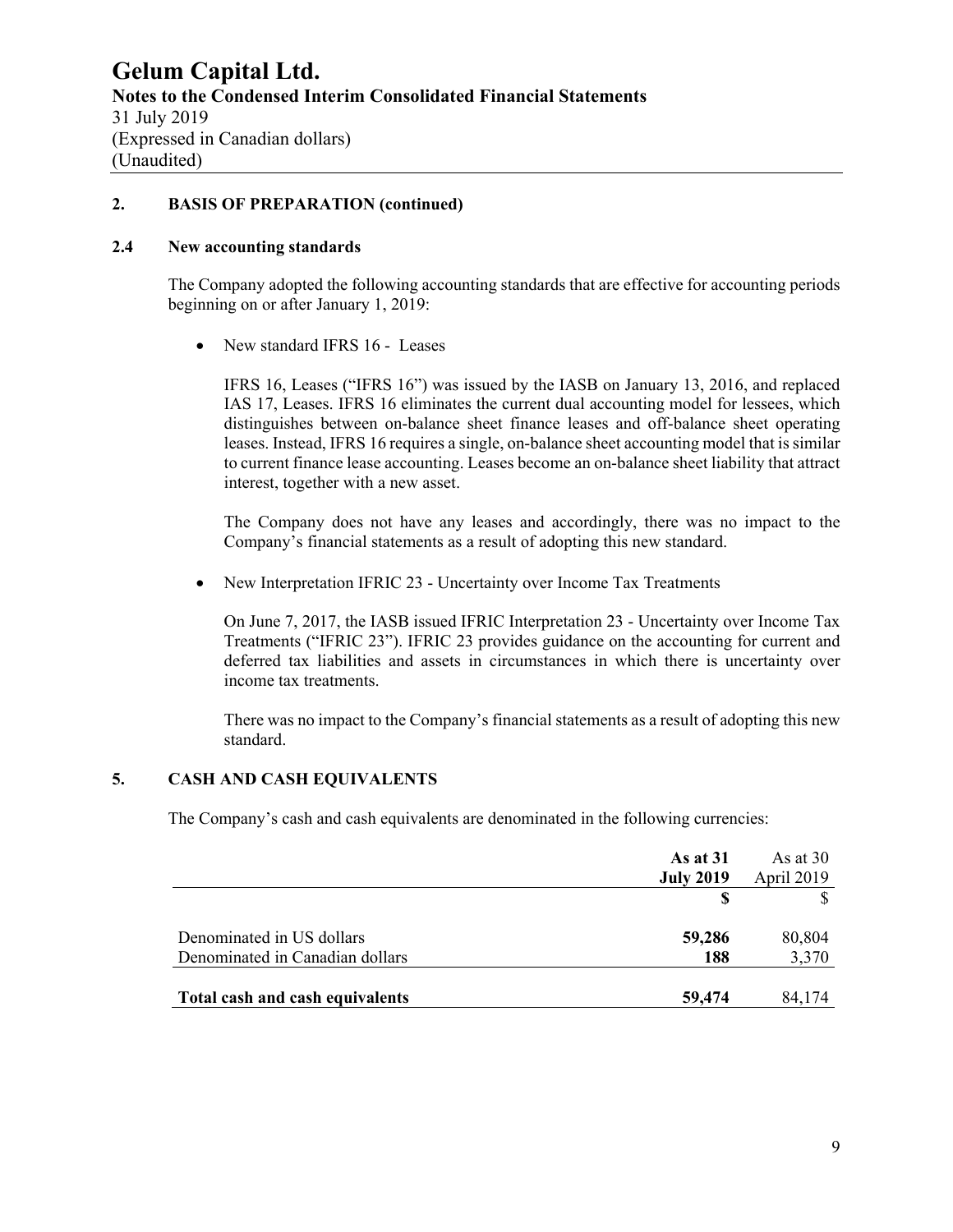# **6. AMOUNTS RECEIVABLE**

The Company's amounts receivable arise from Goods and Services Tax ("GST") receivable due from the government taxation authorities in Canada as follows:

|                | As at 31         | As at $30$ |
|----------------|------------------|------------|
|                | <b>July 2019</b> | April 2019 |
|                |                  | D          |
| GST receivable | 4,159            | 3,307      |
| <b>Total</b>   | 4,159            | 3,307      |

#### **7. CONVERTIBLE NOTE**

On 14 October 2017, the Company issued a convertible note with a principal face value of \$200,000 to two directors of the Company. The convertible note bears interest at the rate of 10% per annum, payable annually and has a maturity date of five years from the date of issuance. The lenders may convert at any time, all or a portion of the principal amount into units of the Company at a price of \$1.00 per unit. Each unit consists of one common share and one share purchase warrant (a "Warrant"). Each Warrant will be exercisable into a common share on payment of the exercise price of \$1.20 per common share

The Company´s convertible note is broken down as follows:

|                                             | S         |
|---------------------------------------------|-----------|
| Proceeds received, net of transaction costs | 195,045   |
| Allocated to equity portion                 | (75, 459) |
| Allocated to liability portion              | 119,586   |
| Liability portion as at April 30, 2019      | 173,962   |
| Accretion expense for the period            | 5,248     |
| Accrued interest                            | 5,041     |
| Liability portion as at July 31, 2019       | 184,251   |

#### **8. SHARE CAPITAL**

#### **8.1 Authorized share capital**

The Company has authorized an unlimited number of common shares with no par value.

At 31 July 2019, the Company had  $4,727,433$  common shares outstanding  $(30 \text{ April } 2019 -$ 4,727,433).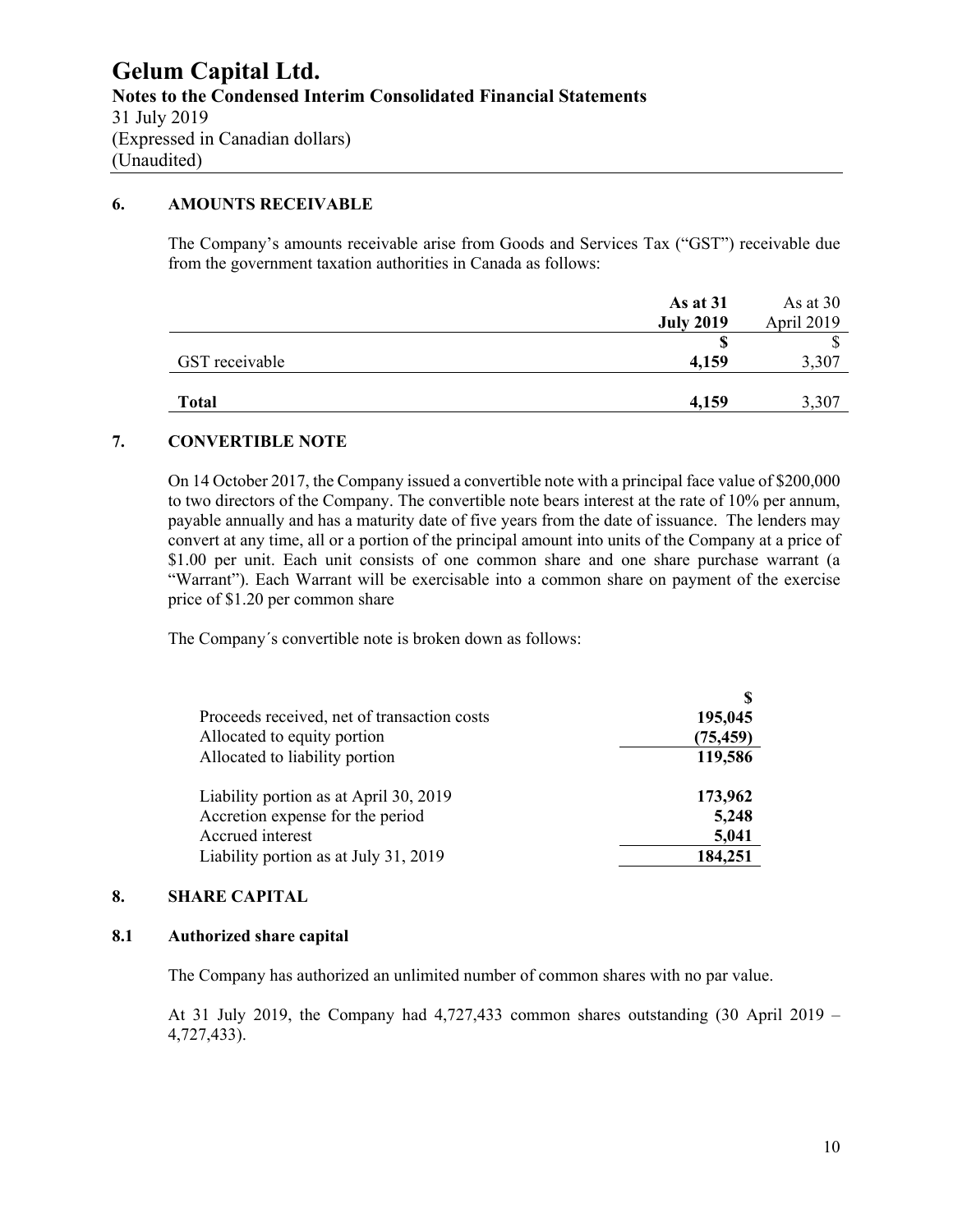#### **8. SHARE CAPITAL (continued)**

#### **8.2 Shares issuances**

During the three month period ended July 31, 2019 and the year ended April 30, 2019, the Company did not issue any common shares.

#### **8.3 Stock options**

On December 19, 2016, the Company adopted a formal Stock Option Plan (the "Option Plan"). Under the Option Plan, the exercise price of each option must not be less than the greater of the closing market price of the underlying securities on (a) the trading day prior to the date of grant and (b) the date of the grant of the stock options. The options can be granted for a maximum term of five years. The maximum number of options that can be issued may not exceed 10% of the issued and outstanding common share capital. The options vest at the discretion of the Board of Directors. The terms of the existing stock options remain in accordance with the stock option plan in place at the time the options were granted.

The following is a summary of the changes in the Company's stock options for the three month period ended July 31, 2019 and for the year ended April 30, 2019:

|                                       | 31 July 2019 |          | 30 April 2019 |          |
|---------------------------------------|--------------|----------|---------------|----------|
|                                       |              | Weighted |               | Weighted |
|                                       |              | average  |               | average  |
|                                       |              | exercise |               | exercise |
|                                       | Number of    | price    | Number        | price    |
|                                       | options      | \$       | of options    | \$       |
| Outstanding, beginning of period/year | 250,000      | 1.00     | 267,500       | 1.03     |
| Granted                               |              |          |               |          |
| Expired                               |              |          | (17,500)      | 1.40     |
|                                       |              |          |               |          |
| Outstanding, end of period/year       | 250,000      | 1.00     | 250,000       | 1.00     |

On 9 June 2017, the Company granted incentive stock options to directors and officers for the right to purchase up to an aggregate of 250,000 common shares.

The Company uses the Black-Scholes Option Pricing Model to estimate the value of the options granted.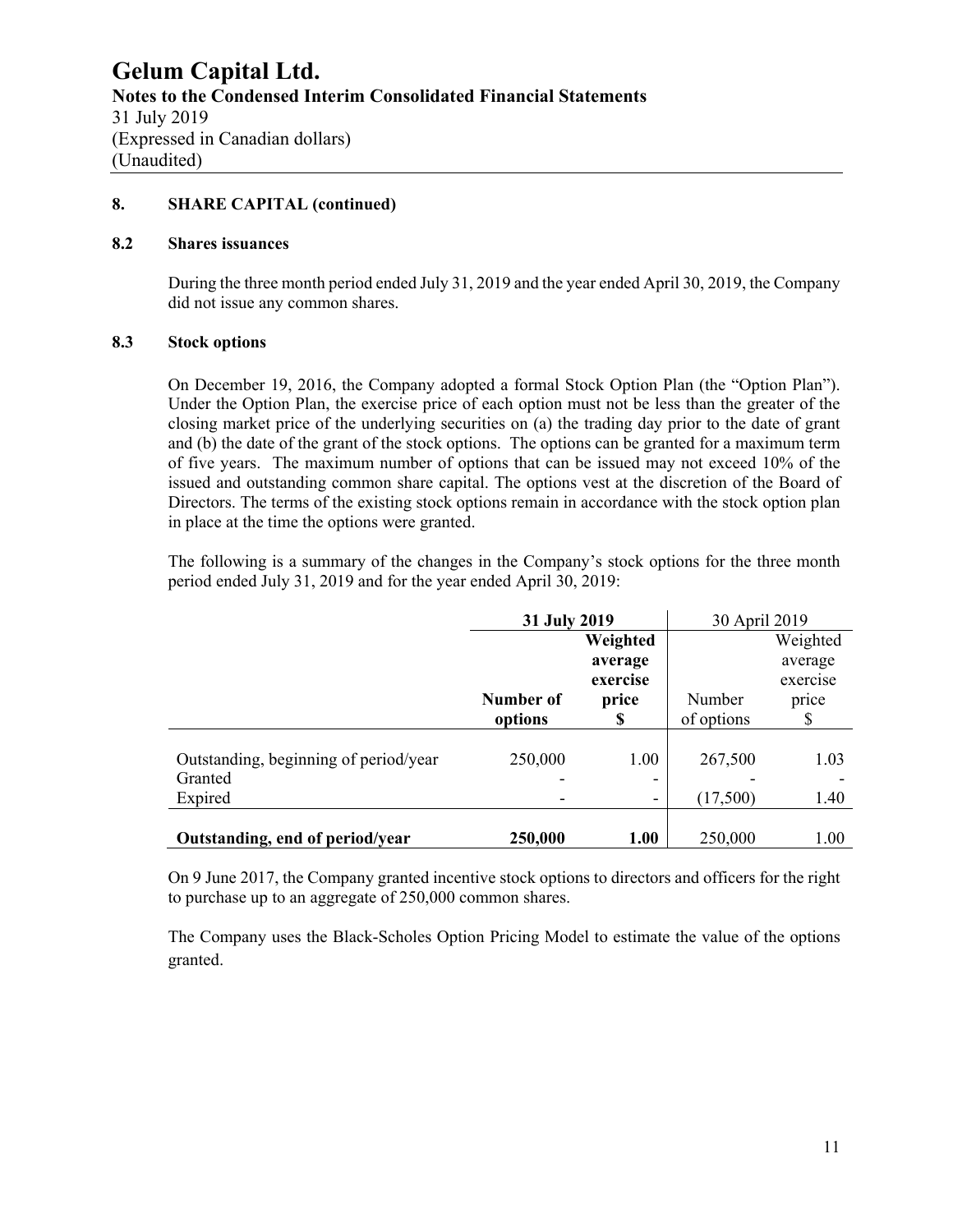#### **8. SHARE CAPITAL (continued)**

#### **8.3 Stock options (continued)**

The following table summarizes information regarding stock options outstanding and exercisable as at 31 July 2019:

| <b>Grant date</b>    | <b>Expiry date</b> | Number of Number of<br>options<br>outstanding exercisable | options | <b>Exercise</b><br>price<br>S | Remaining<br>contractual<br>life (years) |
|----------------------|--------------------|-----------------------------------------------------------|---------|-------------------------------|------------------------------------------|
| 09 June 2017         | 09 June 2022       | 250,000                                                   | 250,000 | 1.00                          | 2.90                                     |
| <b>Total Options</b> |                    | 250,000                                                   | 250,000 |                               |                                          |

# **9. EARNINGS (LOSS) PER SHARE**

The calculation of basic and diluted loss per share is based on the following data:

|                                                       | Three months ended 31 July |           |  |  |
|-------------------------------------------------------|----------------------------|-----------|--|--|
|                                                       | 2019                       | 2018      |  |  |
|                                                       |                            |           |  |  |
| Net income (loss) for the year                        | (30,658)<br>S              | 109,077   |  |  |
| Weighted average number of shares - basic and diluted | 4,727,433                  | 4,727,433 |  |  |
| Income (loss) per share, basic and diluted            | S<br>(0.01)                | 0.02      |  |  |

#### **10. CAPITAL RISK MANAGEMENT**

The capital structure of the Company consists of equity attributable to common shareholders, comprising of issued capital and deficit. The Company's objectives when managing capital are to: (i) preserve capital and (ii) obtain the best available net return.

The Company manages the capital structure and makes adjustments to it in light of changes in economic condition. To maintain or adjust the capital structure, the Company may attempt to issue new shares or issue new debt.

The Company is listed on the CSE. The Company is not subject to externally imposed capital requirements. Management plans to continue to evaluate and explore commercial opportunities.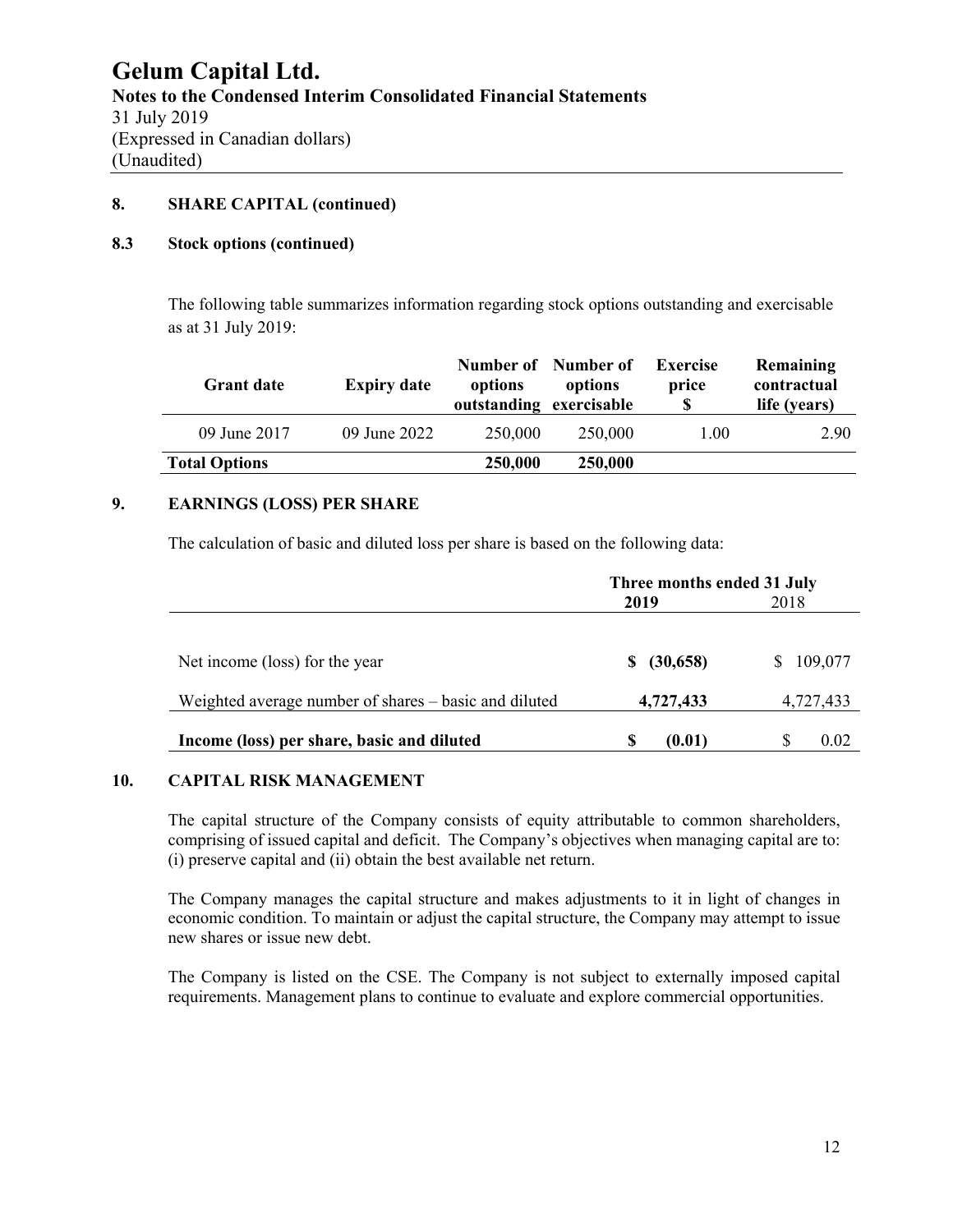# **11. FINANCIAL INSTRUMENTS**

|                                    | 31 July 2019 | <b>30 April 2019</b> |  |
|------------------------------------|--------------|----------------------|--|
|                                    | \$           | \$                   |  |
| <b>FINANCIAL ASSETS</b>            |              |                      |  |
| At amortized cost                  |              |                      |  |
| Cash and cash equivalents          | 59,474       | 84,174               |  |
| Amounts receivable                 | 4,159        | 3,307                |  |
| <b>Total financial assets</b>      | 63,633       | 87,481               |  |
| <b>FINANCIAL LIABILITIES</b>       |              |                      |  |
| At amortized cost                  |              |                      |  |
| Trade and other payables           | 55,490       | 44,611               |  |
| Due to Related Parties             | 422,299      | 436,657              |  |
| Convertible Note                   | 184,251      | 173,962              |  |
| <b>Total financial liabilities</b> | 662,040      | 655,230              |  |

# **11.1 Fair Value**

The fair value of the Company's financial assets and financial liabilities approximate their carrying value.

The following table provides an analysis of the Company's financial instruments that are measured subsequent to initial recognition at fair value, grouped into Level 1 to 3 based on the degree to which the inputs used to determine the fair value are observable.

- Level 1 fair value measurements are those derived from quoted prices in active markets for identical assets or liabilities.
- Level 2 fair value measurements are those derived from inputs other than quoted prices included within Level 1, that are observable either directly or indirectly.
- Level 3 fair value measurements are those derived from valuation techniques that include inputs that are not based on observable market data. As at 31 July 2019, the Company does not have any Level 3 financial instruments.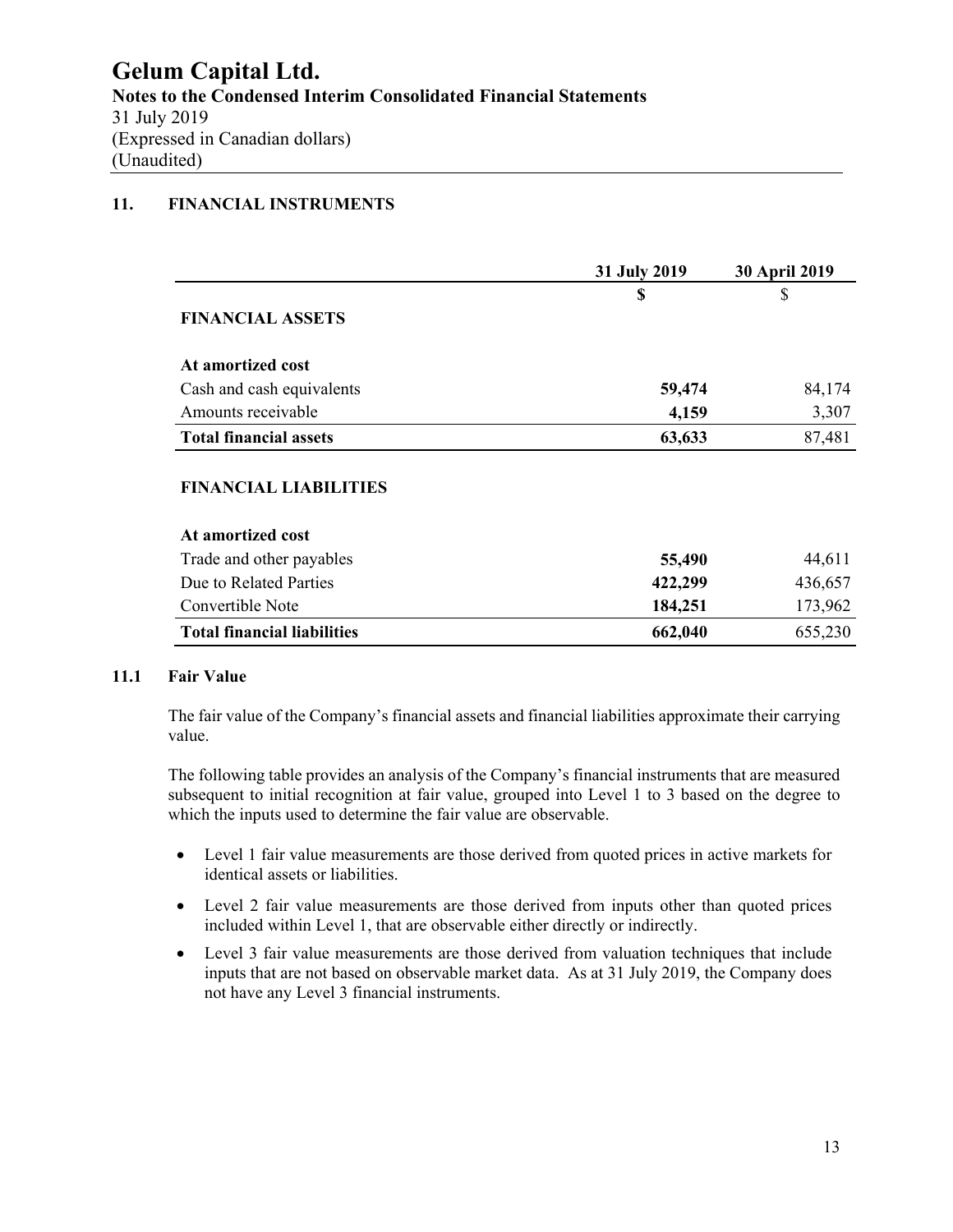# **11. FINANCIAL INSTRUMENTS (continued)**

#### **11.2 Management of financial risks**

The financial risk arising from the Company's operations are credit risk, liquidity risk, interest rate risk, currency risk and commodity price risk. These risks arise from the normal course of operations and all transactions undertaken are to support the Company's ability to continue as a going concern. The risks associated with these financial instruments and the policies on how to mitigate these risks are set out below. Management manages and monitors these exposures to ensure appropriate measures are implemented on a timely and effective manner.

#### **Credit risk**

Credit risk is the risk of an unexpected loss if a customer or counterparty to a financial instrument fails to meet its contractual obligations and arises primarily from the Company's cash and cash equivalents. The Company manages its credit risk relating to cash and cash equivalents by dealing with only with highly-rated financial institutions. As a result, credit risk is considered insignificant. Credit risk is also attributable to amounts accrued in amounts receivable due from the operator of the investment. Credit risk is considered low as the amounts were collected in full after the end of period.

#### **Liquidity risk**

The Company is reliant primarily upon equity issuances as its sole source of cash. The Company manages liquidity risk by maintaining an adequate level of cash and cash equivalents and shortterm investments to meet its ongoing obligations. The Company continuously reviews its actual expenditures and forecast cash flows and matches the maturity dates of its cash and cash equivalents and short-term investments to capital and operating needs. The Company has been successful in raising equity financing in the past; however, there is no assurance that it will be able to do so in the future. As at 31 July 2019, the Company had a working capital deficit of \$414,156.

#### **Other risks**

Unless otherwise noted, it is management's opinion that the Company is not exposed to significant interest or price risk arising from these financial instruments.

The Company was exposed to foreign currency risk on fluctuations related to cash and cash equivalents and trade and other payables that are denominated in US dollars. As at July 31, 2019, foreign currency risk is minimal.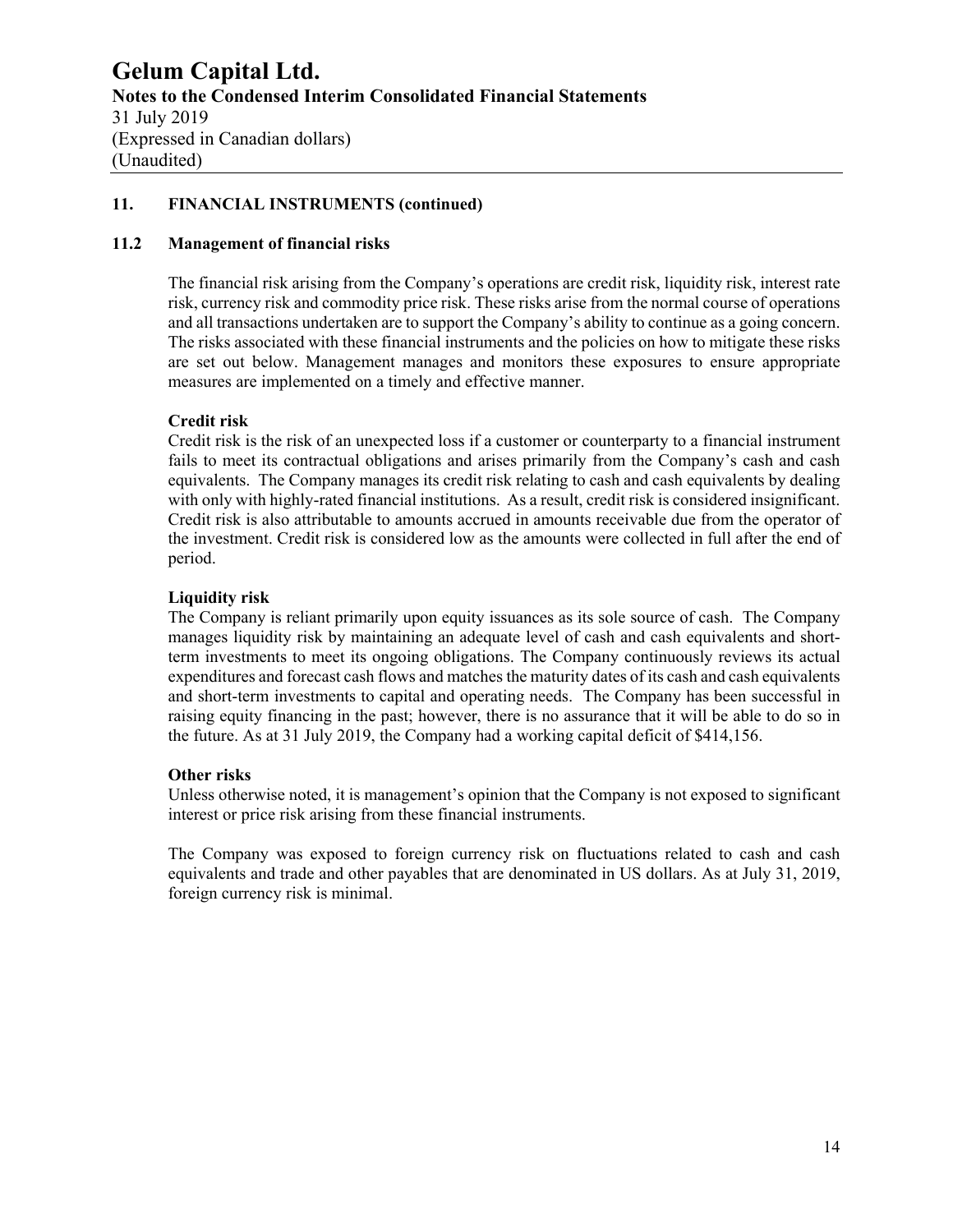# **12. RELATED PARTY TRANSACTIONS**

#### **12.1 Shares to be issued**

The liabilities of the Company include the following amounts due to related parties:

|                                    |        | 31 July 2019 30 April 2019 |
|------------------------------------|--------|----------------------------|
|                                    |        |                            |
| CEO (shares to be issued)          | 29,200 | 29,200                     |
| Total amount (shares to be issued) | 29,200 | 29,200                     |

As at 31 July 2019, related parties include an incentive bonus payable to compensate the Chief Executive Officer payable in 36,500 common shares at a price of \$0.80 per share. Issuance pending since 2016.

On October 14, 2017, convertible notes were issued to two directors (See Note 7).

As at July 31, 2019, there was \$422,299 (April 30, 2019 - \$436,657) due to related parties. The amounts due to related parties are non-interest bearing, unsecured and due on demand.

# **12.2 Key management personnel compensation**

The remuneration of directors and other members of key management were as follows:

|                                             | Period ended 31 July |      |
|---------------------------------------------|----------------------|------|
|                                             | 2019                 | 2018 |
|                                             |                      |      |
| Accounting services                         | 2.500                |      |
| Total key management personnel compensation | 2,500                |      |

# **13. SUBSEQUENT EVENT**

On September 26, 2019, the Company announces that it has amended the terms of convertible notes having a face value of \$200,000 and a maturity date of October 26, 2022 (the "Notes"). As described in the Company's October 26, 2017 news release, the principal amount of the Notes was convertible into units of the Company at \$0.05 per unit, with each unit comprised of one common share and one share purchase warrant exercisable into a further share at \$0.06 per common share (for one year from the date of issuance of the warrant, subject to the latest exercise date being the maturity date).